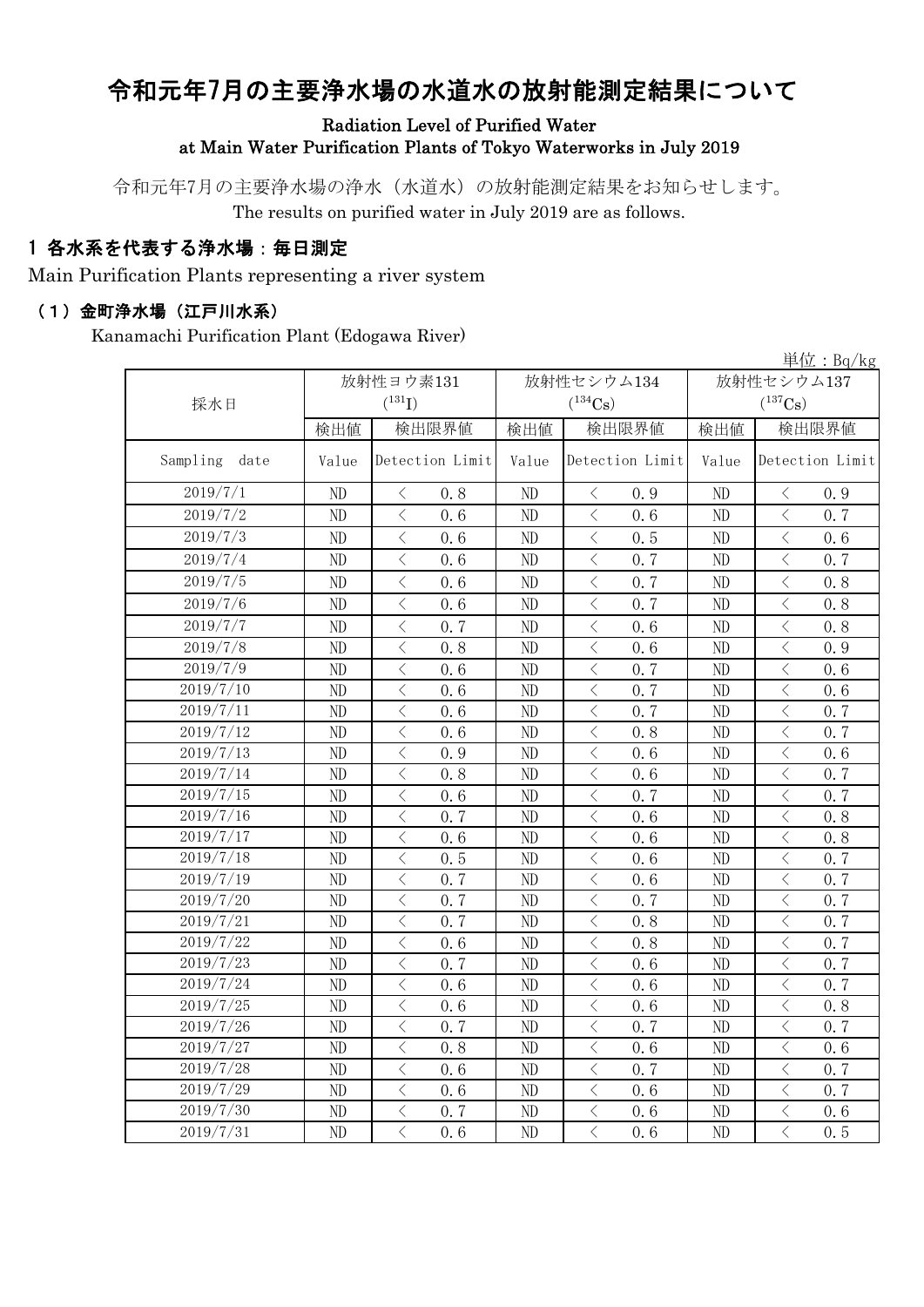# (2)朝霞浄水場 (荒川水系)

Asaka Purification Plant (Arakawa River)

|               |           |                                                 |            |                                                                                                                                                                      |       | 単位: $Bq/kg$                                     |
|---------------|-----------|-------------------------------------------------|------------|----------------------------------------------------------------------------------------------------------------------------------------------------------------------|-------|-------------------------------------------------|
|               | 放射性ヨウ素131 |                                                 | 放射性セシウム134 | 放射性セシウム137                                                                                                                                                           |       |                                                 |
| 採水日           |           | $(^{131}I)$                                     |            | $(^{134}Cs)$                                                                                                                                                         |       | $(^{137}Cs)$                                    |
|               | 検出値       | 検出限界値                                           | 検出値        | 検出限界値                                                                                                                                                                |       | 検出限界値                                           |
| Sampling date | Value     | Detection Limit                                 | Value      | Detection Limit                                                                                                                                                      | Value | Detection Limit                                 |
| 2019/7/1      | ND        | $\langle$<br>0.7                                | ND         | $\langle$<br>0.8                                                                                                                                                     | ND    | $\langle$<br>0.7                                |
| 2019/7/2      | ND        | $\langle$<br>0.7                                | ND         | $\langle$<br>0.6                                                                                                                                                     | ND    | $\langle$<br>0.7                                |
| 2019/7/3      | ND        | $\langle$<br>0.6                                | ND         | $\langle$<br>0.7                                                                                                                                                     | ND    | $\,$ $\,$ $\,$<br>0.8                           |
| 2019/7/4      | ND        | $\overline{\left\langle \right\rangle }$<br>0.7 | ND         | $\lt$<br>0.8                                                                                                                                                         | ND    | $\lt$<br>0.8                                    |
| 2019/7/5      | ND        | $\overline{\langle}$<br>0.6                     | ND         | $\langle$<br>0.6                                                                                                                                                     | ND    | $\lt$<br>0.7                                    |
| 2019/7/6      | ND        | $\overline{\left\langle \right\rangle }$<br>0.8 | ND         | $\lt$<br>0.8                                                                                                                                                         | ND    | $\langle$<br>0.9                                |
| 2019/7/7      | ND        | $\overline{\left\langle \right\rangle }$<br>0.8 | ND         | $\langle$<br>0.8                                                                                                                                                     | ND    | $\overline{\left\langle \right\rangle }$<br>0.8 |
| 2019/7/8      | ND        | $\overline{\left\langle \right\rangle }$<br>0.8 | ND         | $\overline{\left\langle \right\rangle }$<br>0.8                                                                                                                      | ND    | $\langle$<br>0.8                                |
| 2019/7/9      | ND        | $\overline{\left\langle \right\rangle }$<br>0.7 | ND         | $\langle$<br>0.7                                                                                                                                                     | ND    | $\overline{\left\langle \right\rangle }$<br>0.8 |
| 2019/7/10     | ND        | $\overline{\langle}$<br>0.7                     | ND         | $\langle$<br>0.7                                                                                                                                                     | ND    | $\langle$<br>0.7                                |
| 2019/7/11     | ND        | $\langle$<br>0, 6                               | ND         | $\overline{\left\langle \right\rangle }$<br>0.7                                                                                                                      | ND    | $\langle$<br>0, 6                               |
| 2019/7/12     | ND        | $\overline{\left\langle \right\rangle }$<br>0.7 | ND         | $\langle$<br>0.9                                                                                                                                                     | ND    | $\langle$<br>0, 6                               |
| 2019/7/13     | ND        | $\overline{\left\langle \right\rangle }$<br>0.7 | ND         | $\overline{\left\langle \right\rangle }$<br>0.7                                                                                                                      | ND    | $\langle$<br>0.6                                |
| 2019/7/14     | ND        | $\langle$<br>0.6                                | ND         | $\overline{\left\langle \right. }% ,\left\langle \overline{\left\langle \right. }% ,\left\langle \overline{\left\langle \right\rangle }\right\rangle \right.$<br>0.5 | ND    | $\bigg\langle$<br>0.7                           |
| 2019/7/15     | ND        | $\langle$<br>0, 6                               | ND         | $\langle$<br>0.6                                                                                                                                                     | ND    | $\langle$<br>0, 7                               |
| 2019/7/16     | ND        | $\langle$<br>0.6                                | ND         | $\langle$<br>0.8                                                                                                                                                     | ND    | $\langle$<br>0.7                                |
| 2019/7/17     | ND        | $\overline{\left\langle \right\rangle }$<br>0.7 | ND         | $\overline{\left\langle \right\rangle }$<br>0.6                                                                                                                      | ND    | $\overline{\left\langle \right\rangle }$<br>0.6 |
| 2019/7/18     | ND        | $\overline{\left\langle \right\rangle }$<br>0.7 | ND         | $\overline{\left\langle \right\rangle }$<br>0.6                                                                                                                      | ND    | $\langle$<br>0.7                                |
| 2019/7/19     | ND        | $\overline{\left\langle \right\rangle }$<br>0.6 | ND         | $\overline{\left\langle \right\rangle }$<br>0.8                                                                                                                      | ND    | $\langle$<br>0.7                                |
| 2019/7/20     | ND        | $\overline{\left\langle \right\rangle }$<br>0.6 | ND         | $\langle$<br>0.6                                                                                                                                                     | ND    | $\lt$<br>0.7                                    |
| 2019/7/21     | ND        | $\overline{\left\langle \right\rangle }$<br>0.7 | ND         | $\langle$<br>0.9                                                                                                                                                     | ND    | $\,$ $\,$ $\,$<br>0.8                           |
| 2019/7/22     | ND        | $\langle$<br>0.6                                | ND         | $\langle$<br>0.7                                                                                                                                                     | ND    | $\langle$<br>0.7                                |
| 2019/7/23     | ND        | $\langle$<br>0.7                                | ND         | $\langle$<br>0.8                                                                                                                                                     | ND    | $\lt$<br>0.8                                    |
| 2019/7/24     | ND        | $\langle$<br>0.6                                | ND         | $\langle$<br>0.7                                                                                                                                                     | ND    | $\,$ $\,$ $\,$<br>0.7                           |
| 2019/7/25     | ND        | $\lt$<br>0.6                                    | $\rm ND$   | $\lt$<br>0.7                                                                                                                                                         | ND    | 0.7<br>$\lt$                                    |
| 2019/7/26     | ND        | $\langle$<br>0.8                                | ND         | $\langle$<br>0.8                                                                                                                                                     | ND    | $\langle$<br>0.8                                |
| 2019/7/27     | ND        | $\langle$<br>0.8                                | ND         | $\lt$<br>0.8                                                                                                                                                         | ND    | $\lt$<br>0.7                                    |
| 2019/7/28     | ND        | $\lt$<br>0.9                                    | ND         | $\langle$<br>0.8                                                                                                                                                     | ND    | $\lt$<br>0.9                                    |
| 2019/7/29     | ND        | $\, < \,$<br>0.7                                | ND         | $\,$ $\,$ $\,$<br>0.6                                                                                                                                                | ND    | $\,<\,$<br>0.6                                  |
| 2019/7/30     | ND        | $\lt$<br>0.6                                    | ND         | 0.8                                                                                                                                                                  | ND    | $\lt$<br>0.8                                    |
| 2019/7/31     | ND        | $\langle$<br>0.7                                | ND         | $\langle$<br>0.6                                                                                                                                                     | ND    | $\lt$<br>0.6                                    |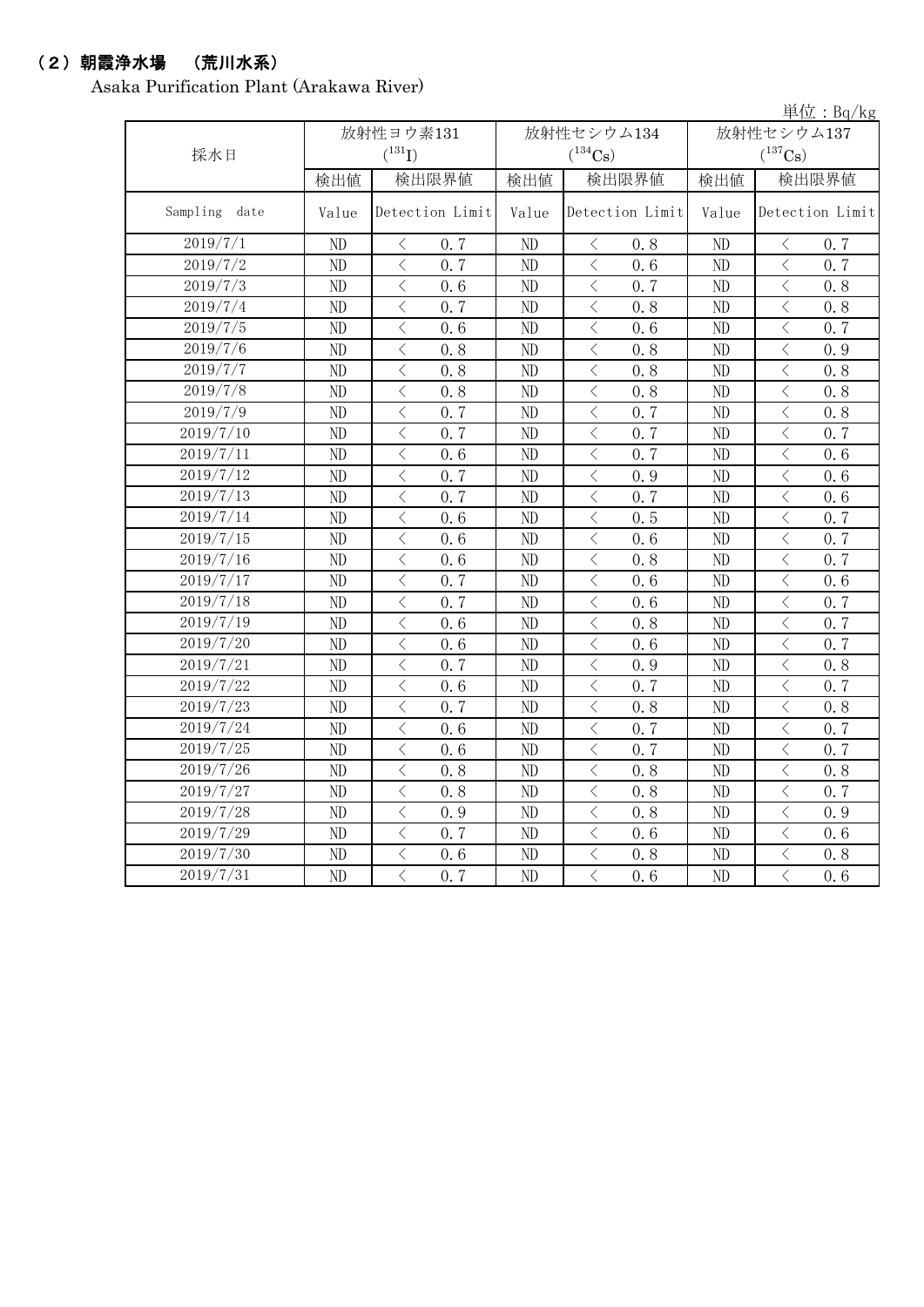# (3)小作浄水場 (多摩川水系)

Ozaku Purification Plant (Tamagawa River)

|               |           |                                                 |       |                                                                                                                                                                                                                                                |            | 単位: Bq/kg                                        |  |
|---------------|-----------|-------------------------------------------------|-------|------------------------------------------------------------------------------------------------------------------------------------------------------------------------------------------------------------------------------------------------|------------|--------------------------------------------------|--|
|               | 放射性ヨウ素131 |                                                 |       | 放射性セシウム134                                                                                                                                                                                                                                     | 放射性セシウム137 |                                                  |  |
| 採水日           |           | $(^{131}I)$                                     |       | $(^{134}Cs)$                                                                                                                                                                                                                                   |            | $(^{137}Cs)$                                     |  |
|               | 検出値       | 検出限界値                                           | 検出値   | 検出限界値                                                                                                                                                                                                                                          |            | 検出限界値                                            |  |
| Sampling date | Value     | Detection Limit                                 | Value | Detection Limit                                                                                                                                                                                                                                | Value      | Detection Limit                                  |  |
| 2019/7/1      | ND        | $\langle$<br>0, 7                               | ND    | $\lt$<br>0.6                                                                                                                                                                                                                                   | ND         | $\,$ $\,$ $\,$<br>0.6                            |  |
| 2019/7/2      | ND        | $\overline{\langle}$<br>0, 6                    | ND    | $\overline{\langle}$<br>0, 7                                                                                                                                                                                                                   | ND         | $\langle$<br>0.5                                 |  |
| 2019/7/3      | ND        | $\lt$<br>0.8                                    | ND    | $\langle$<br>0.9                                                                                                                                                                                                                               | ND         | $\langle$<br>0.6                                 |  |
| 2019/7/4      | ND        | $\overline{\left\langle \right\rangle }$<br>0.8 | ND    | $\langle$<br>0.7                                                                                                                                                                                                                               | ND         | $\lt$<br>0.6                                     |  |
| 2019/7/5      | ND        | $\lt$<br>0.6                                    | ND    | $\langle$<br>0.5                                                                                                                                                                                                                               | ND         | $\langle$<br>0.8                                 |  |
| 2019/7/6      | ND        | $\lt$<br>0.7                                    | ND    | $\,$ $\,$ $\,$<br>0.5                                                                                                                                                                                                                          | ND         | $\overline{\left\langle \right\rangle }$<br>0.8  |  |
| 2019/7/7      | ND        | $\overline{\langle}$<br>0.7                     | ND    | $\overline{\left\langle \right\rangle }$<br>0.6                                                                                                                                                                                                | ND         | $\overline{\langle}$<br>0, 6                     |  |
| 2019/7/8      | ND        | $\overline{\left\langle \right\rangle }$<br>0.6 | ND    | $\langle$<br>0.6                                                                                                                                                                                                                               | ND         | $\overline{\left\langle \right\rangle }$<br>0.8  |  |
| 2019/7/9      | ND        | $\lt$<br>0.6                                    | ND    | $\langle$<br>0.6                                                                                                                                                                                                                               | ND         | $\lt$<br>0.6                                     |  |
| 2019/7/10     | ND        | $\lt$<br>0.6                                    | ND    | $\langle$<br>0.7                                                                                                                                                                                                                               | ND         | $\overline{\left\langle \right\rangle }$<br>0.6  |  |
| 2019/7/11     | ND        | $\langle$<br>0.6                                | ND    | $\lt$<br>0.9                                                                                                                                                                                                                                   | ND         | $\overline{\left\langle \right\rangle }$<br>0.8  |  |
| 2019/7/12     | ND        | $\langle$<br>0.6                                | ND    | $\,$ $\,$ $\,$<br>0.6                                                                                                                                                                                                                          | ND         | $\overline{\left\langle \right\rangle }$<br>0.7  |  |
| 2019/7/13     | ND        | $\langle$<br>0.9                                | ND    | $\, <\,$<br>0.6                                                                                                                                                                                                                                | ND         | $\overline{\left\langle \right\rangle }$<br>0.8  |  |
| 2019/7/14     | ND        | $\overline{\left\langle \right\rangle }$<br>0.7 | ND    | $\,$ $\,$ $\,$<br>0.6                                                                                                                                                                                                                          | ND         | $\overline{\left\langle \right\rangle }$<br>0.8  |  |
| 2019/7/15     | ND        | $\lt$<br>0.7                                    | ND    | $\overline{\left\langle \right. }% ,\left\langle \overline{\left\langle \right. }\right\rangle _{0}\right\langle \overline{\left\langle \right. }% ,\left\langle \overline{\left\langle \right. }\right\rangle _{0}\right\rangle _{0}}$<br>0.8 | ND         | $\overline{\left\langle \right\rangle }$<br>0.7  |  |
| 2019/7/16     | ND        | $\langle$<br>0.7                                | ND    | $\,$ $\,$ $\,$<br>0.6                                                                                                                                                                                                                          | ND         | $\overline{\left\langle \right\rangle }$<br>0.7  |  |
| 2019/7/17     | ND        | $\overline{\langle}$<br>0.7                     | ND    | $\langle$<br>0.8                                                                                                                                                                                                                               | ND         | $\overline{\langle}$<br>0.7                      |  |
| 2019/7/18     | ND        | $\langle$<br>0.6                                | ND    | $\langle$<br>0.6                                                                                                                                                                                                                               | ND         | $\overline{\left\langle \right\rangle }$<br>0.7  |  |
| 2019/7/19     | ND        | $\overline{\left\langle \right\rangle }$<br>0.7 | ND    | $\langle$<br>0.6                                                                                                                                                                                                                               | ND         | $\overline{\left\langle \right\rangle }$<br>0, 7 |  |
| 2019/7/20     | ND        | $\langle$<br>0.5                                | ND    | $\bigl\langle$<br>0.6                                                                                                                                                                                                                          | $\rm ND$   | $\lt$<br>0.7                                     |  |
| 2019/7/21     | ND        | $\langle$<br>0.7                                | ND    | $\overline{\left\langle \right\rangle }$<br>0.7                                                                                                                                                                                                | ND         | $\overline{\left\langle \right\rangle }$<br>0.8  |  |
| 2019/7/22     | ND        | $\langle$<br>0.5                                | ND    | $\,$ $\,$ $\,$<br>0.8                                                                                                                                                                                                                          | ND         | $\langle$<br>0.8                                 |  |
| 2019/7/23     | ND        | $\overline{\left\langle \right\rangle }$<br>0.7 | ND    | $\langle$<br>0.7                                                                                                                                                                                                                               | ND         | $\overline{\left\langle \right\rangle }$<br>0.7  |  |
| 2019/7/24     | ND        | $\overline{\left\langle \right\rangle }$<br>0.7 | ND    | $\overline{\left\langle \right\rangle }$<br>0.8                                                                                                                                                                                                | ND         | $\overline{\left\langle \right\rangle }$<br>0.8  |  |
| 2019/7/25     | ND        | $\overline{\left\langle \right\rangle }$<br>0.6 | ND    | $\langle$<br>0.5                                                                                                                                                                                                                               | ND         | $\overline{\left\langle \right\rangle }$<br>0.7  |  |
| 2019/7/26     | ND        | $\overline{\left\langle \right\rangle }$<br>0.6 | ND    | $\overline{\left\langle \right\rangle }$<br>0.7                                                                                                                                                                                                | ND         | $\overline{\left\langle \right\rangle }$<br>0.8  |  |
| 2019/7/27     | ND        | $\langle$<br>0.7                                | ND    | $\langle$<br>0.6                                                                                                                                                                                                                               | ND         | $\overline{\left\langle \right\rangle }$<br>0.7  |  |
| 2019/7/28     | ND        | $\langle$<br>0.7                                | ND    | $\langle$<br>0.6                                                                                                                                                                                                                               | ND         | $\overline{\left\langle \right\rangle }$<br>0.7  |  |
| 2019/7/29     | ND        | $\langle$<br>0.7                                | ND    | $\lt$<br>0.7                                                                                                                                                                                                                                   | ND         | $\overline{\left\langle \right\rangle }$<br>0.7  |  |
| 2019/7/30     | ND        | $\langle$<br>0.6                                | ND    | $\hspace{0.1cm}\big\langle$<br>0.6                                                                                                                                                                                                             | $\rm ND$   | $\lt$<br>0.6                                     |  |
| 2019/7/31     | ND        | $\lt$<br>0.6                                    | ND    | $\,$ $\,$ $\,$<br>0.6                                                                                                                                                                                                                          | ND         | $\overline{\left\langle \right\rangle }$<br>0.7  |  |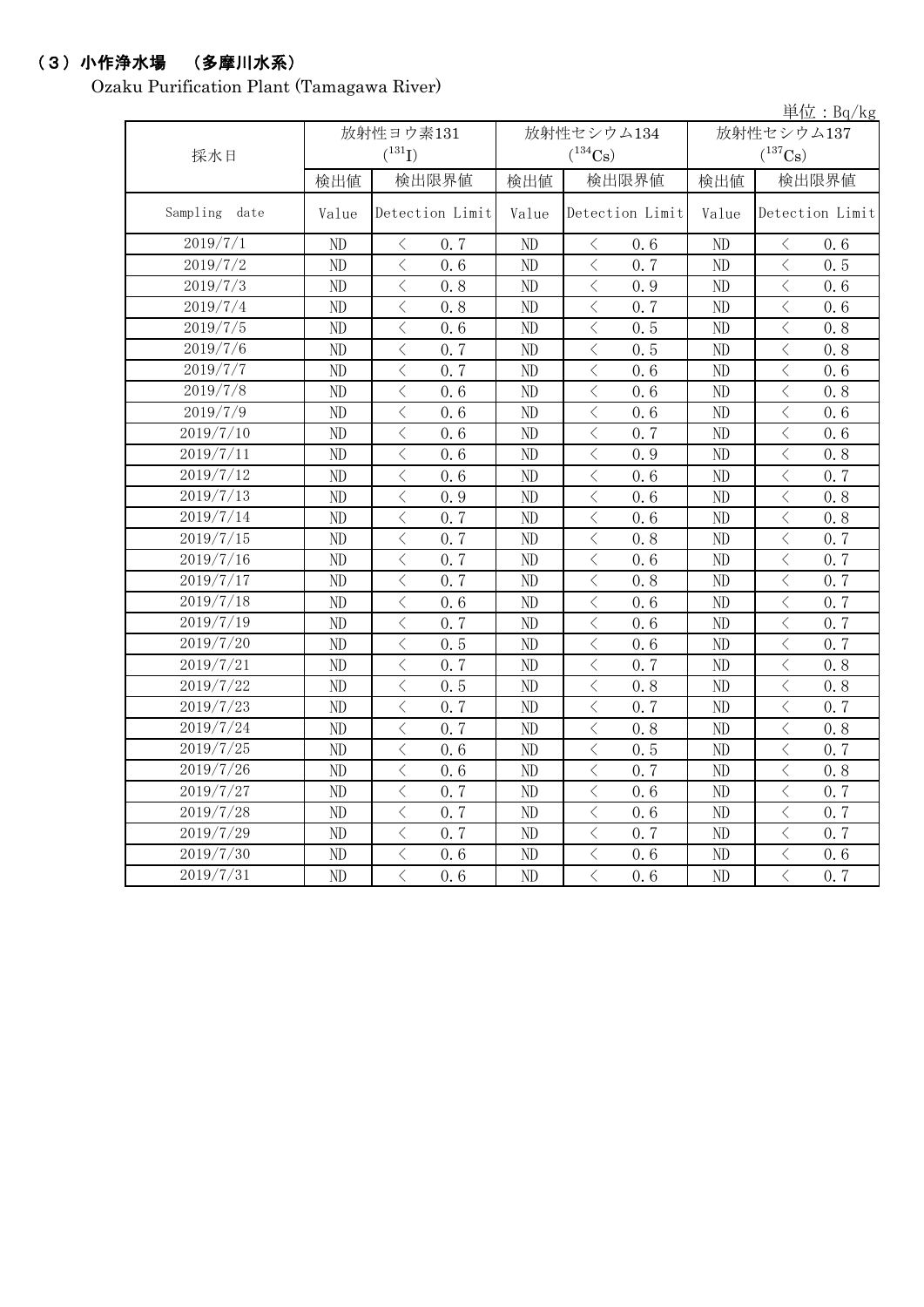## (4)東村山浄水場 (多摩川・荒川水系)

Higashi-murayama Purification Plant (Tamagawa・Arakawa River)

|               |       |                                                 |       |                                                                                                                                                                                     |            | 単位: $Bq/kg$                                     |  |
|---------------|-------|-------------------------------------------------|-------|-------------------------------------------------------------------------------------------------------------------------------------------------------------------------------------|------------|-------------------------------------------------|--|
|               |       | 放射性ヨウ素131                                       |       | 放射性セシウム134                                                                                                                                                                          | 放射性セシウム137 |                                                 |  |
| 採水日           |       | $(^{131}I)$                                     |       | $(^{134}Cs)$                                                                                                                                                                        |            | $(^{137}Cs)$                                    |  |
|               | 検出値   | 検出限界値                                           | 検出値   | 検出限界値                                                                                                                                                                               | 検出値        | 検出限界値                                           |  |
| Sampling date | Value | Detection Limit                                 | Value | Detection Limit                                                                                                                                                                     | Value      | Detection Limit                                 |  |
| 2019/7/1      | ND    | $\langle$<br>0.8                                | ND    | $\langle$<br>0.6                                                                                                                                                                    | ND         | $\langle$<br>0.7                                |  |
| 2019/7/2      | ND    | $\lt$<br>0.7                                    | ND    | 0.7<br>$\lt$                                                                                                                                                                        | ND         | 0.7<br>$\lt$                                    |  |
| 2019/7/3      | ND    | $\lt$<br>0.7                                    | ND    | 0.9<br>$\lt$                                                                                                                                                                        | ND         | $\lt$<br>0.8                                    |  |
| 2019/7/4      | ND    | $\lt$<br>0.6                                    | ND    | 0.7<br>$\lt$                                                                                                                                                                        | ND         | $\lt$<br>0.7                                    |  |
| 2019/7/5      | ND    | $\overline{\left\langle \right\rangle }$<br>0.7 | ND    | $\overline{\left\langle \right\rangle }$<br>0.8                                                                                                                                     | ND         | $\langle$<br>0.8                                |  |
| 2019/7/6      | ND    | $\overline{\left\langle \right\rangle }$<br>0.8 | ND    | $\langle$<br>0.8                                                                                                                                                                    | ND         | $\langle$<br>0.8                                |  |
| 2019/7/7      | ND    | $\langle$<br>0.7                                | ND    | $\langle$<br>0.6                                                                                                                                                                    | ND         | $\langle$<br>0.7                                |  |
| 2019/7/8      | ND    | $\langle$<br>0.7                                | ND    | $\langle$<br>0.6                                                                                                                                                                    | ND         | $\langle$<br>0.7                                |  |
| 2019/7/9      | ND    | $\langle$<br>0.6                                | ND    | $\overline{\left\langle \right. }% ,\left\langle \overline{\left\langle \right. }% ,\left\langle \overline{\left\langle \right. }\right\rangle \right\rangle \left. \right.$<br>0.8 | ND         | $\langle$<br>0.7                                |  |
| 2019/7/10     | ND    | $\langle$<br>0.7                                | ND    | $\langle$<br>0.7                                                                                                                                                                    | ND         | $\langle$<br>0.8                                |  |
| 2019/7/11     | ND    | $\lt$<br>0.7                                    | ND    | $\langle$<br>0.6                                                                                                                                                                    | ND         | $\langle$<br>0.8                                |  |
| 2019/7/12     | ND    | $\langle$<br>0.6                                | ND    | $\langle$<br>0.6                                                                                                                                                                    | ND         | $\langle$<br>0.6                                |  |
| 2019/7/13     | ND    | $\langle$<br>0, 6                               | ND    | $\langle$<br>0.8                                                                                                                                                                    | ND         | $\langle$<br>0.6                                |  |
| 2019/7/14     | ND    | $\overline{\left\langle \right\rangle }$<br>0.7 | ND    | $\langle$<br>0.7                                                                                                                                                                    | ND         | $\bigg\langle$<br>0.8                           |  |
| 2019/7/15     | ND    | $\overline{\left\langle \right\rangle }$<br>0.6 | ND    | $\langle$<br>0.6                                                                                                                                                                    | ND         | $\lt$<br>0.7                                    |  |
| 2019/7/16     | ND    | $\overline{\left\langle \right\rangle }$<br>0.7 | ND    | $\langle$<br>0.6                                                                                                                                                                    | ND         | $\lt$<br>0.6                                    |  |
| 2019/7/17     | ND    | $\lt$<br>0.6                                    | ND    | $\langle$<br>0.6                                                                                                                                                                    | ND         | $\lt$<br>0.6                                    |  |
| 2019/7/18     | ND    | $\lt$<br>0.7                                    | ND    | $\lt$<br>0.8                                                                                                                                                                        | ND         | $\lt$<br>0.8                                    |  |
| 2019/7/19     | ND    | $\lt$<br>0.6                                    | ND    | $\lt$<br>0.5                                                                                                                                                                        | ND         | $\lt$<br>0.6                                    |  |
| 2019/7/20     | ND    | $\overline{\left\langle \right\rangle }$<br>0.7 | ND    | $\lt$<br>0.6                                                                                                                                                                        | ND         | $\lt$<br>0.7                                    |  |
| 2019/7/21     | ND    | $\overline{\left\langle \right\rangle }$<br>0.8 | ND    | $\lt$<br>0.6                                                                                                                                                                        | ND         | $\lt$<br>0.6                                    |  |
| 2019/7/22     | ND    | $\overline{\left\langle \right\rangle }$<br>0.5 | ND    | $\overline{\left\langle \right\rangle }$<br>0.6                                                                                                                                     | ND         | $\overline{\left\langle \right\rangle }$<br>0.8 |  |
| 2019/7/23     | ND    | $\overline{\left\langle \right\rangle }$<br>0.7 | ND    | $\overline{\left\langle \right\rangle }$<br>0.7                                                                                                                                     | ND         | $\langle$<br>0.6                                |  |
| 2019/7/24     | ND    | $\overline{\left\langle \right\rangle }$<br>0.6 | ND    | $\overline{\left\langle \right\rangle }$<br>0.6                                                                                                                                     | ND         | $\langle$<br>0.6                                |  |
| 2019/7/25     | ND    | $\overline{\left\langle \right\rangle }$<br>0.7 | ND    | $\overline{\left\langle \right\rangle }$<br>0.8                                                                                                                                     | ND         | $\langle$<br>0.9                                |  |
| 2019/7/26     | ND    | $\overline{\left\langle \right\rangle }$<br>0.7 | ND    | $\overline{\left\langle \right. }% ,\left\langle \overline{\left\langle \right. }% ,\left\langle \overline{\left\langle \right\rangle }\right\rangle \right.$<br>0.6                | ND         | $\langle$<br>0.7                                |  |
| 2019/7/27     | ND    | $\overline{\left\langle \right\rangle }$<br>0.7 | ND    | $\langle$<br>0.6                                                                                                                                                                    | ND         | $\langle$<br>0.7                                |  |
| 2019/7/28     | ND    | $\overline{\left\langle \right\rangle }$<br>0.6 | ND    | $\overline{\left\langle \right\rangle }$<br>0.6                                                                                                                                     | ND         | $\lt$<br>0.7                                    |  |
| 2019/7/29     | ND    | $\overline{\left\langle \right\rangle }$<br>0.5 | ND    | $\lt$<br>0.6                                                                                                                                                                        | ND         | $\lt$<br>0, 7                                   |  |
| 2019/7/30     | ND    | $\lt$<br>0.7                                    | ND    | $\lt$<br>0.7                                                                                                                                                                        | ND         | $\,$ $\,$ $\,$<br>0.6                           |  |
| 2019/7/31     | ND    | $\overline{\left\langle \right\rangle }$<br>0.6 | ND    | $\overline{\left\langle \right\rangle }$<br>0.8                                                                                                                                     | ND         | $\overline{\left\langle \right\rangle }$<br>0.6 |  |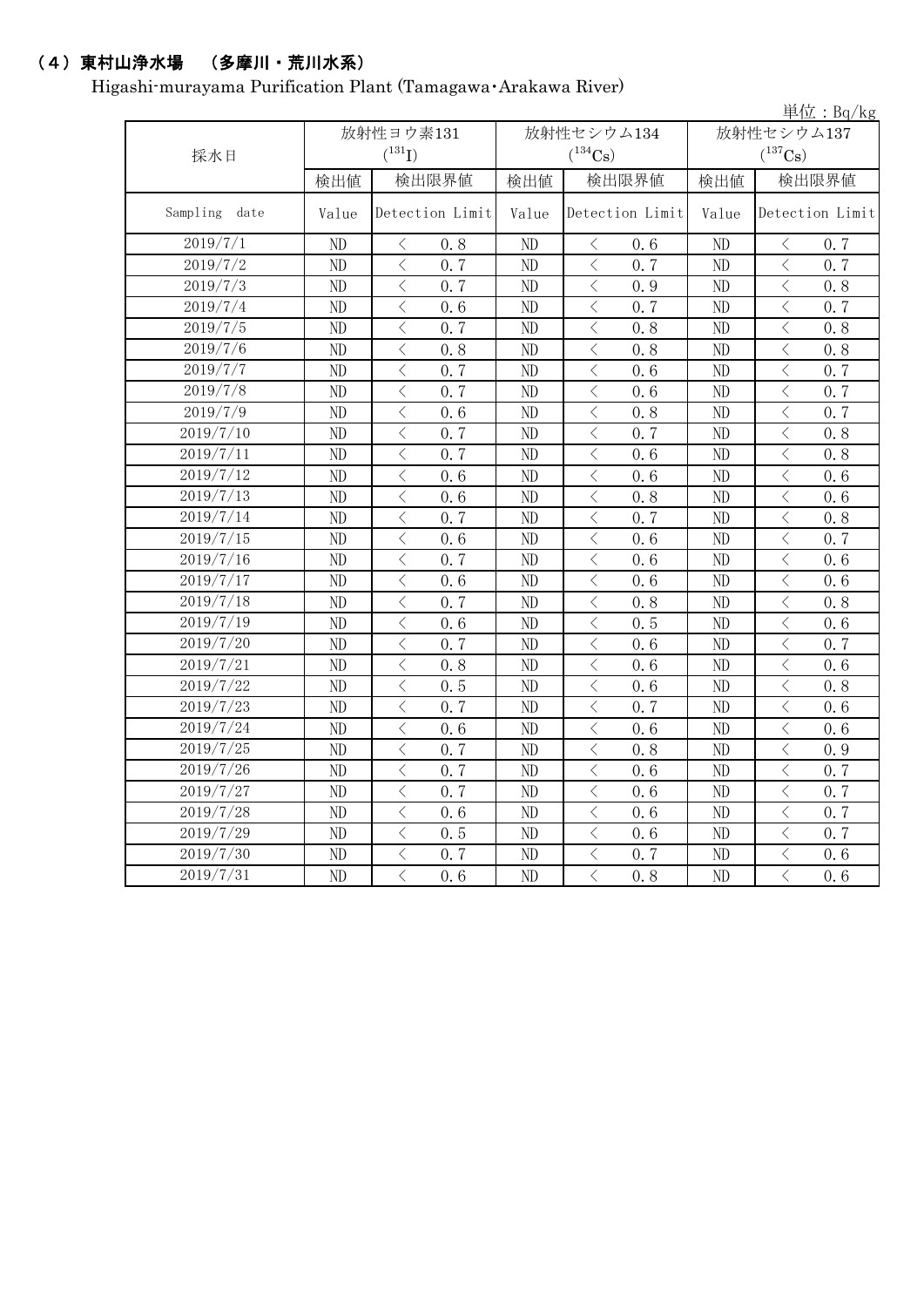# (5)長沢浄水場 (相模川水系)

Nagasawa Purification Plant (Sagamigawa River)

|               |       |                                                  |          |                                                 |              | 単位: $Bq/kg$                                     |  |
|---------------|-------|--------------------------------------------------|----------|-------------------------------------------------|--------------|-------------------------------------------------|--|
|               |       | 放射性ヨウ素131                                        |          | 放射性セシウム134                                      | 放射性セシウム137   |                                                 |  |
| 採水日           |       | $(^{131}I)$                                      |          | $(^{134}Cs)$                                    | $(^{137}Cs)$ |                                                 |  |
|               | 検出値   | 検出限界値                                            | 検出値      | 検出限界値                                           | 検出値          | 検出限界値                                           |  |
| Sampling date | Value | Detection Limit                                  | Value    | Detection Limit                                 | Value        | Detection Limit                                 |  |
| 2019/7/1      | ND    | $\langle$<br>0.7                                 | $\rm ND$ | $\langle$<br>0.8                                | $\rm ND$     | $\bigl\langle$<br>0.8                           |  |
| 2019/7/2      | ND    | $\overline{\langle}$<br>0, 6                     | $\rm ND$ | $\langle$<br>0.7                                | $\rm ND$     | $\langle$<br>0.8                                |  |
| 2019/7/3      | ND    | $\langle$<br>0.6                                 | $\rm ND$ | $\langle$<br>0.9                                | $\rm ND$     | $\langle$<br>0.8                                |  |
| 2019/7/4      | ND    | $\overline{\left\langle \right\rangle }$<br>0.6  | ND       | $\,$ $\,$ $\,$<br>0.6                           | ND           | $\langle$<br>0.7                                |  |
| 2019/7/5      | ND    | $\overline{\left\langle \right\rangle }$<br>0.6  | ND       | $\langle$<br>0.7                                | ND           | $\langle$<br>0.6                                |  |
| 2019/7/6      | ND    | $\lt$<br>0.7                                     | ND       | $\lt$<br>0.6                                    | ND           | $\lt$<br>0.7                                    |  |
| 2019/7/7      | ND    | $\overline{\left\langle \right\rangle }$<br>0.9  | ND       | $\langle$<br>0.9                                | $\rm ND$     | $\langle$<br>0.7                                |  |
| 2019/7/8      | ND    | $\overline{\left\langle \right\rangle }$<br>0, 6 | ND       | $\,$ $\,$ $\,$<br>0.5                           | ND           | $\overline{\left\langle \right\rangle }$<br>0.6 |  |
| 2019/7/9      | ND    | $\langle$<br>0.7                                 | ND       | $\,$ $\,$ $\,$<br>0.6                           | ND           | $\langle$<br>0.6                                |  |
| 2019/7/10     | ND    | $\overline{\langle}$<br>0.7                      | ND       | $\langle$<br>0.8                                | ND           | $\lt$<br>0.8                                    |  |
| 2019/7/11     | ND    | $\langle$<br>0.6                                 | ND       | $\,$ $\,$ $\,$<br>0.8                           | $\rm ND$     | $\langle$<br>0.7                                |  |
| 2019/7/12     | ND    | $\overline{\left\langle \right\rangle }$<br>0, 6 | ND       | $\,$ $\,$ $\,$<br>0.7                           | ND           | $\overline{\left\langle \right\rangle }$<br>0.6 |  |
| 2019/7/13     | ND    | $\langle$<br>0.8                                 | ND       | $\langle$<br>0.7                                | ND           | $\langle$<br>0.7                                |  |
| 2019/7/14     | ND    | $\overline{\langle}$<br>0.7                      | ND       | $\langle$<br>0.6                                | ND           | $\langle$<br>0.7                                |  |
| 2019/7/15     | ND    | $\overline{\left\langle \right\rangle }$<br>0.8  | ND       | $\langle$<br>0.9                                | ND           | $\langle$<br>0.8                                |  |
| 2019/7/16     | ND    | $\overline{\left\langle \right\rangle }$<br>0.7  | ND       | $\,$ $\,$ $\,$<br>0.7                           | ND           | $\overline{\left\langle \right\rangle }$<br>0.7 |  |
| 2019/7/17     | ND    | $\overline{\left\langle \right\rangle }$<br>0.7  | ND       | $\langle$<br>0.7                                | ND           | $\overline{\left\langle \right\rangle }$<br>0.6 |  |
| 2019/7/18     | ND    | $\overline{\langle}$<br>0, 6                     | ND       | $\langle$<br>0.8                                | ND           | $\langle$<br>0.6                                |  |
| 2019/7/19     | ND    | $\langle$<br>0.7                                 | ND       | $\,$ $\,$ $\,$<br>0.8                           | ND           | $\langle$<br>0.7                                |  |
| 2019/7/20     | ND    | $\overline{\left\langle \right\rangle }$<br>0.8  | ND       | $\,$ $\,$ $\,$<br>0.7                           | ND           | $\overline{\left\langle \right\rangle }$<br>0.6 |  |
| 2019/7/21     | ND    | $\overline{\left\langle \right\rangle }$<br>0.7  | ND       | $\overline{\left\langle \right\rangle }$<br>0.6 | ND           | $\overline{\left\langle \right\rangle }$<br>0.8 |  |
| 2019/7/22     | ND    | $\overline{\left\langle \right\rangle }$<br>0.6  | ND       | $\overline{\left\langle \right\rangle }$<br>0.7 | ND           | $\overline{\left\langle \right\rangle }$<br>0.7 |  |
| 2019/7/23     | ND    | $\overline{\left\langle \right\rangle }$<br>0.6  | ND       | $\,$ $\,$ $\,$<br>0.9                           | ND           | $\langle$<br>0.8                                |  |
| 2019/7/24     | ND    | $\overline{\left\langle \right\rangle }$<br>0.7  | ND       | $\langle$<br>0.6                                | ND           | $\overline{\left\langle \right\rangle }$<br>0.7 |  |
| 2019/7/25     | ND    | $\overline{\left\langle \right\rangle }$<br>0.8  | ND       | $\overline{\left\langle \right\rangle }$<br>0.6 | ND           | $\overline{\left\langle \right\rangle }$<br>0.8 |  |
| 2019/7/26     | ND    | $\overline{\left\langle \right\rangle }$<br>0.6  | ND       | $\langle$<br>0.6                                | ND           | $\overline{\left\langle \right\rangle }$<br>0.7 |  |
| 2019/7/27     | ND    | $\overline{\left\langle \right\rangle }$<br>0.7  | ND       | $\lt$<br>0.7                                    | ND           | $\overline{\left\langle \right\rangle }$<br>0.7 |  |
| 2019/7/28     | ND    | $\overline{\left\langle \right\rangle }$<br>0.8  | ND       | $\langle$<br>0.7                                | ND           | $\overline{\left\langle \right\rangle }$<br>0.5 |  |
| 2019/7/29     | ND    | $\lt$<br>0.6                                     | ND       | $\langle$<br>0.7                                | ND           | $\langle$<br>0.8                                |  |
| 2019/7/30     | ND    | $\overline{\left\langle \right\rangle }$<br>0.6  | ND       | $\overline{\left\langle \right\rangle }$<br>0.8 | ND           | $\overline{\left\langle \right\rangle }$<br>0.8 |  |
| 2019/7/31     | ND    | $\overline{\left\langle \right\rangle }$<br>0.7  | ND       | $\overline{\left\langle \right\rangle }$<br>0.7 | ND           | $\overline{\left\langle \right\rangle }$<br>0.7 |  |